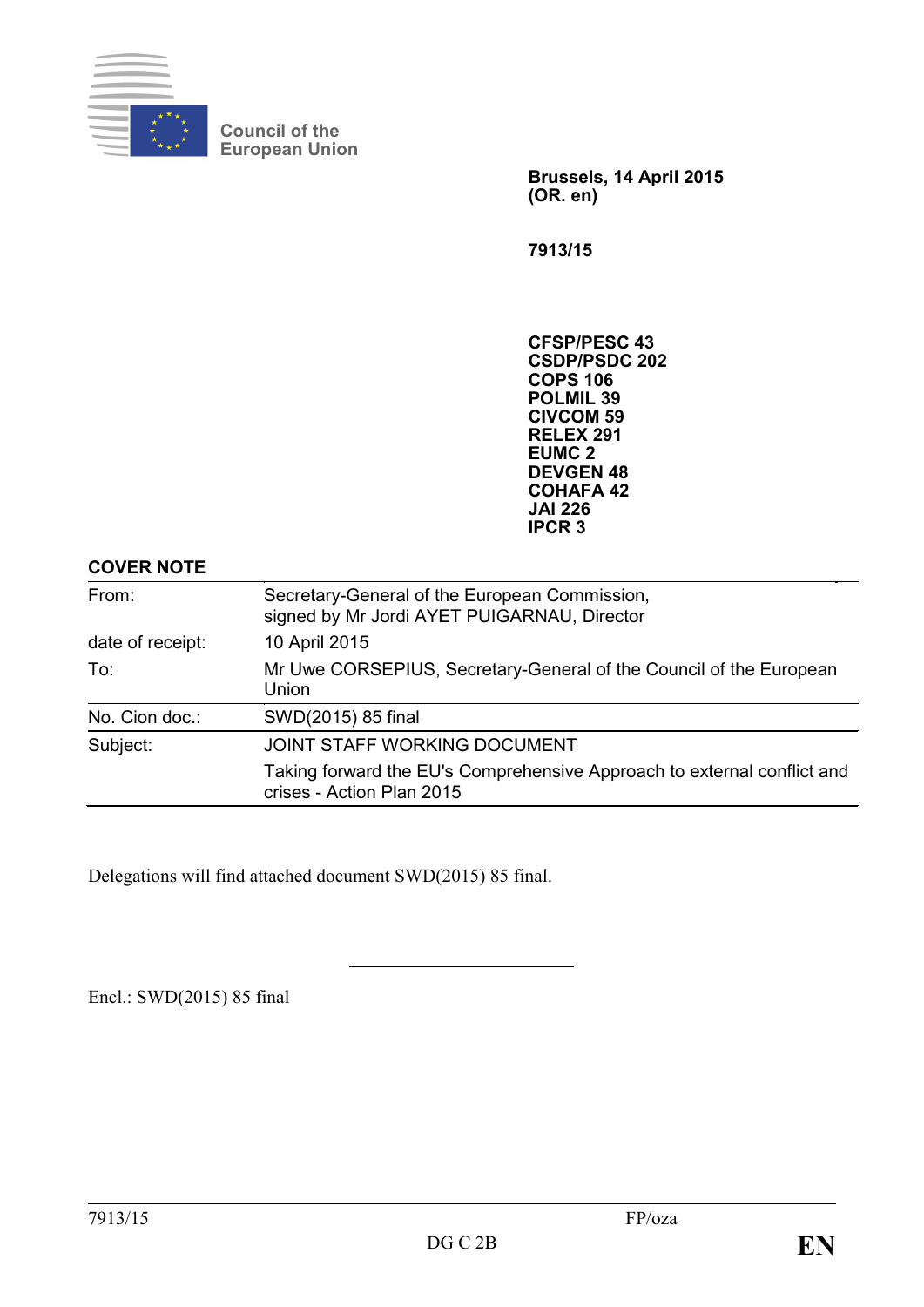

EUROPEAN **COMMISSION**  HIGH REPRESENTATIVE OF THE EUROPEAN UNION FOR FOREIGN AFFAIRS AND SECURITY POLICY

Brussels, 10.4.2015 SWD(2015) 85 final

## **JOINT STAFF WORKING DOCUMENT**

**Taking forward the EU's Comprehensive Approach to external conflict and crises Action Plan 2015**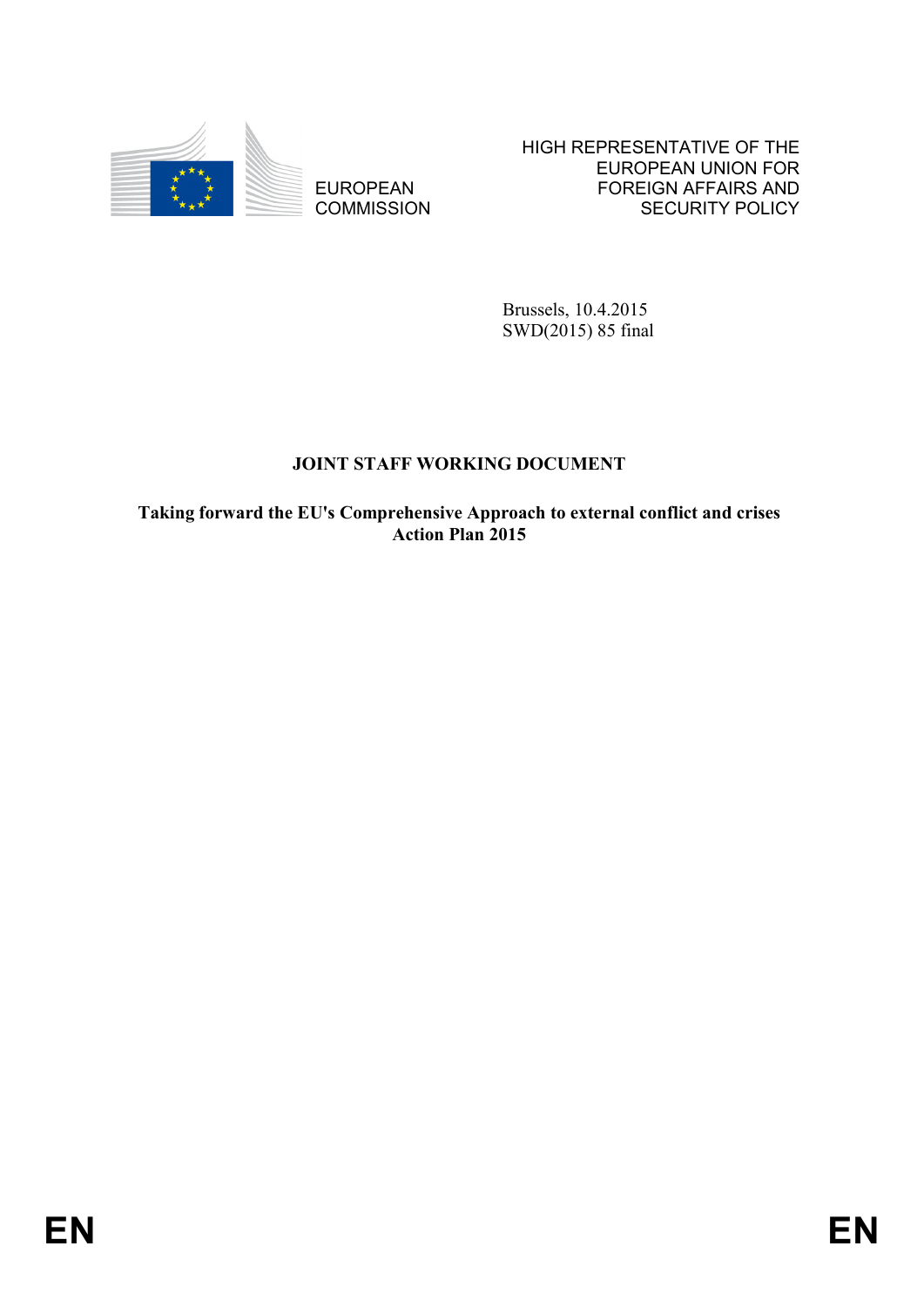# **Taking forward the EU's Comprehensive Approach to external conflict and crises**

## **Action Plan 2015**

### **1. Introduction:**

**.** 

In December 2013, the High Representative (HR) and the European Commission presented a Joint Communication<sup>[1](#page-2-0)</sup> on the EU comprehensive approach. The basic ideas presented are straightforward – the comprehensive approach is about working better together, and enhancing the coherence, effectiveness and impact of the EU's policy and action, in particular in relation to conflict prevention and crisis resolution. It does not dictate policy or approach for specific countries or regions, nor does it propose a blueprint for EU action in any particular crisis situation. In fact, the comprehensive approach is not about "what to do", but more about "how to do it" and how to make best use of the EU's collective resources and instruments, with a particular focus on conflict and crisis situations. One key element is that EU policy and action should always take into account the country or regional context and the political realities and needs on the ground – this is where we face and deal with security threats, crisis situations and development challenges.

Following discussions with EU Member States and following consultations with a broad spectrum of stakeholders from the political, military, development and humanitarian domains, the May 2014 Council gave full support to this concept and agreed a set of ambitious *Council conclusions[2](#page-2-1)* on the EU's Comprehensive Approach, including on the way forward. Stressing the need for these principles and priorities to be taken from theory to action, the Council invited the HR and the Commission to prepare an Action Plan. Building on the principles and proposals set out in the Joint Communication and the Council conclusions, this *Action Plan* thus sets out a priority set of concrete and practical actions for implementation both by the EEAS and Commission services and at national level by EU Member States.

The method of working of the new Commission under President Juncker gives further impetus to the comprehensive approach by emphasising the need to work across teams. In the area of external action the HR/VP is responsible for steering and coordinating work in order to shape a coordinated approach to deliver a more effective external action of the Union.

The preparation of the Action Plan has been guided by three main principles.

<span id="page-2-0"></span> $1$  Joint communication to the European Parliament and the Council The EU's comprehensive approach to external conflict and crises, JOIN(2013) 30 final.

<span id="page-2-1"></span><sup>&</sup>lt;sup>2</sup> Council conclusions on the EU's comprehensive approach, Foreign Affairs Council meeting, Brussels, 12 May 2014.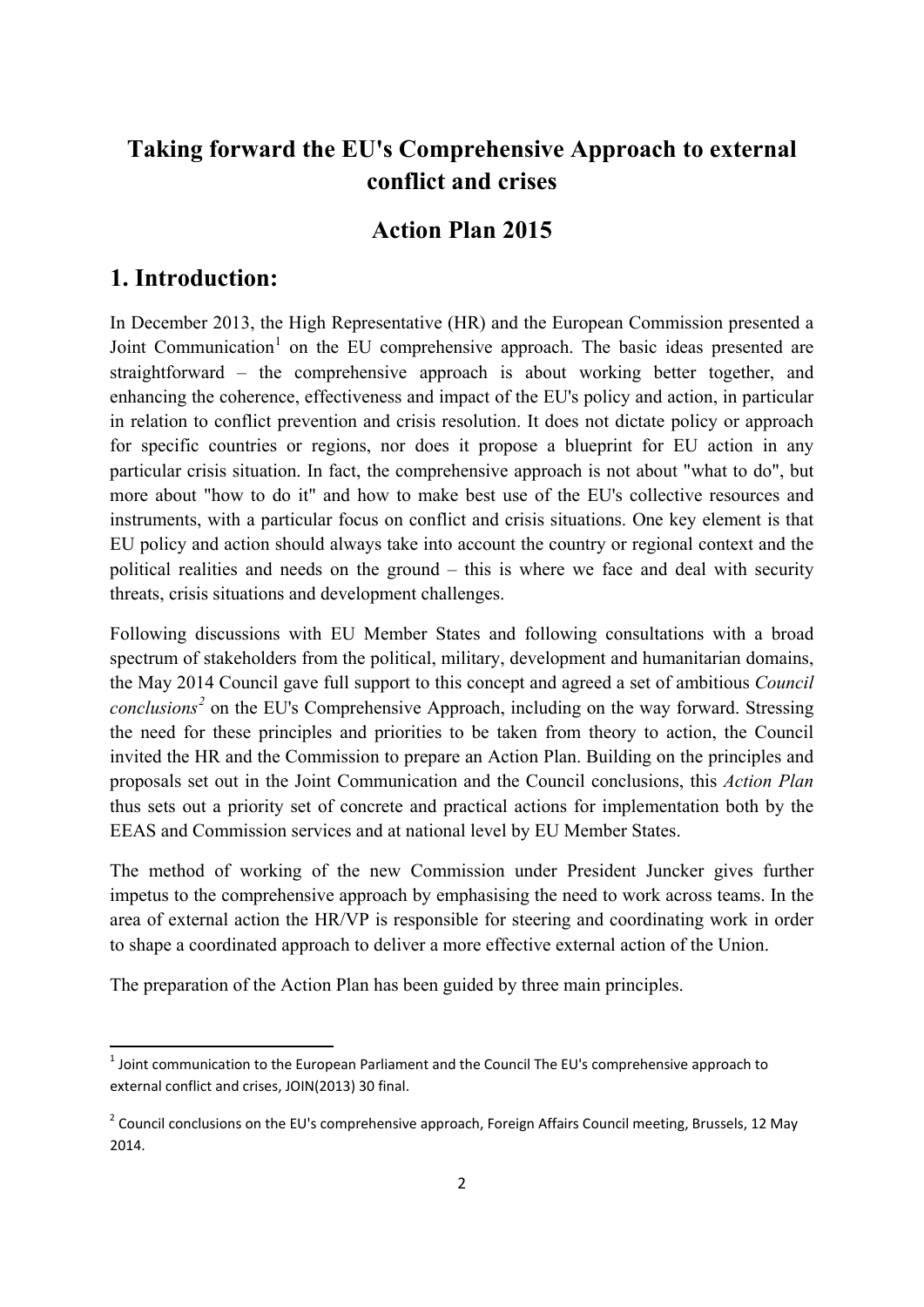Firstly, on content, it should be noted that the comprehensive approach first and foremost is a general **working method**, and a way of doing things more effectively together that should influence and permeate all EU external action<sup>[3](#page-3-0)</sup> and "become, systematically, the guiding principles for EU external action across all areas<sup>"[4](#page-3-1)</sup>. As such it cannot of course be reduced to a list of actions. The objective of the Action Plan is *not* to repeat the policy framework outlined in the Joint Communication and the Council Conclusions, *or* to list challenges and opportunities in all domains of EU external action. *Nor* does the Action Plan aim to "incorporate" all processes and programmes that are being undertaken to follow-up the taskings from the December 2013 European Council. *The purpose of the Action Plan is rather to identify a selected number of key issues that were flagged in the Joint Communication and the Council Conclusions and which should be taken forward as a priority in 2015.*

**Secondly**, the best testing opportunity for a comprehensive approach is on the ground. In view of this, and following the Council conclusions in this regard, a limited number of **country or regional cases** have been identified where particular actions of the Comprehensive Approach can be brought forward. The cases chosen for the first action plan should represent the spectrum of conflict prevention opportunities, crisis, post-crisis and other countries where the comprehensive approach is considered to bring added value to how the EU engages in the country.

**Thirdly**, as stressed strongly in the Council conclusions, it is clear that the implementation of the Action Plan is a joint responsibility for the EEAS and Commission services and the Member States, in capitals and on the ground – all EU actors should contribute to taking the Action Plan forward.

## **2. Actions prioritised for 2015.**

The following actions are prioritised in 2015.

### **1. Define common strategic vision**

**.** 

1.1 Develop **Guidelines for Joint Framework Documents (JFD)[5](#page-3-2) .** JFDs have already been considered at several instances and in different contexts and are potentially a centre piece for a comprehensive approach. JFDs could strengthen joint analysis and the development of a common strategic EU vision and set out the EU's and Member States' objectives and priorities

<span id="page-3-0"></span><sup>&</sup>lt;sup>3</sup> Taking into account the special modus operandi of humanitarian aid, in accordance with the humanitarian principles and international humanitarian law.

<span id="page-3-1"></span> $4$  Joint Communication – The EU's Comprehensive Approach p.2 (JOIN (2013) 30 final)

<span id="page-3-2"></span> $<sup>5</sup>$  See Joint Communication "Global Europe: A new approach to financing EU external action" COM (2011)</sup> 865final, p.7.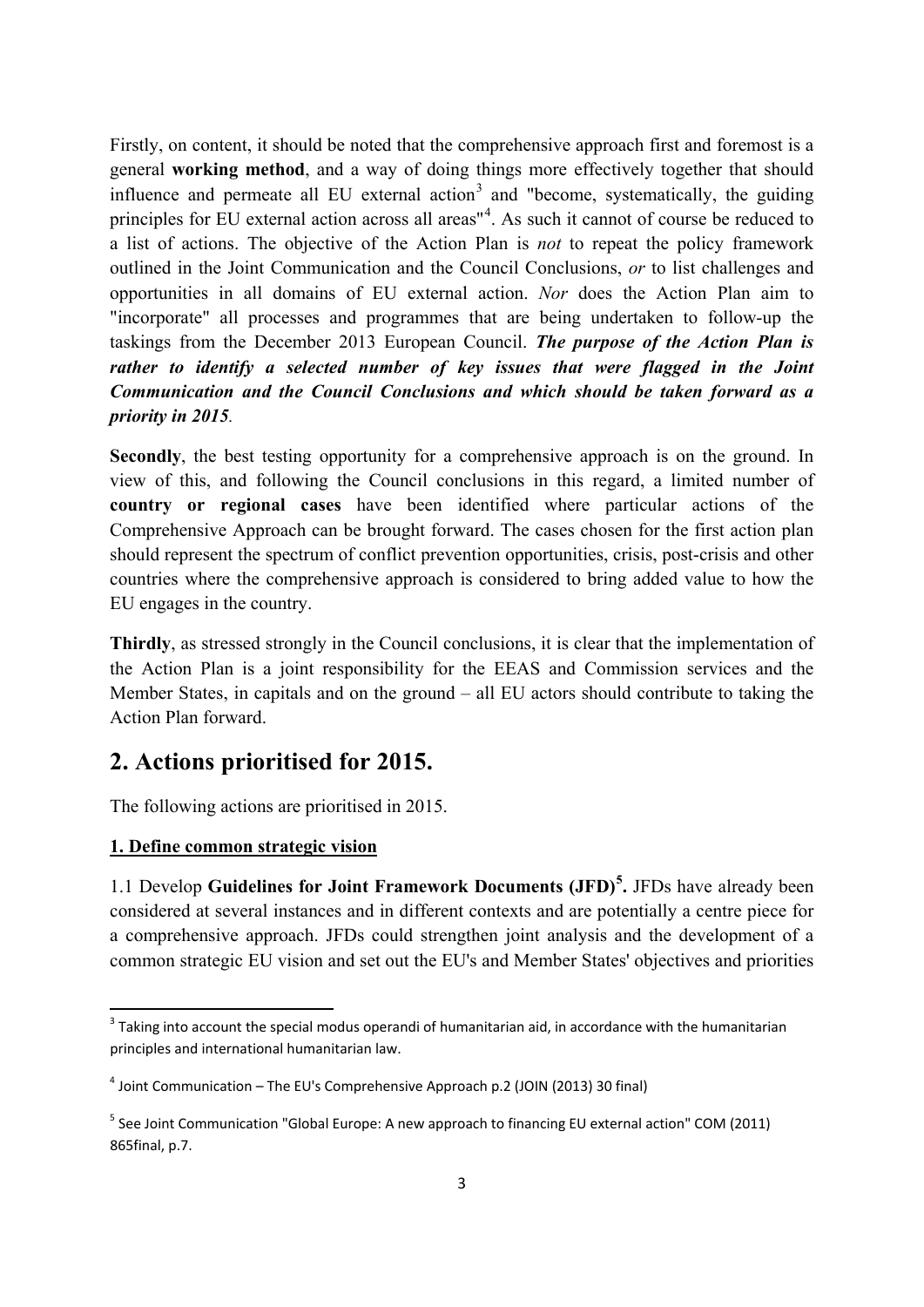for a particular country or region and the tools needed. In the context of EU development cooperation no country strategy paper shall be required if a JFD has been elaborated.<sup>[6](#page-4-0)</sup>

Some of the core principles to be considered in developing these guidelines are; 1) it should be a *joint EU and Member States* endeavour; (2) delegations and embassies *on the ground* should play a key role; and (3) a cornerstone should be a *shared context analysis* (including both the political and economic context), drawing on existing knowledge. This shared analysis could be translated into *a common strategic vision* for future EU and Member States engagement which could link up the political engagement, development cooperation, the external dimensions of internal policies, policy areas like trade, economic cooperation, CSDP missions and operations, etc.

The Guidelines should be clear on process as well as its links to other strategic documents like regional strategies, the Political Framework for Crisis Approach (PFCA) documents, the programming documents for EU development instruments etc. The lessons from the joint programming process should be taken into account, especially the aspect of a process driven from the ground to enable a better understanding of the context and to maintain the appropriate level of flexibility in terms of content and priorities.

### **2. Mobilise the different strengths and capacities of the EU**

The comprehensive approach will only develop its full potential when in concrete cases a challenge is tackled with all available and relevant policies and instruments of the EU and its Member States in a combined and/or properly sequenced manner to achieve commonly identified objectives. Lessons learned from EU support to security sector reform, CSDP capacity building missions and operations as well as longstanding EU cross-sector support to the African Peace and Security Architecture (APSA) have highlighted the necessity to reinforce consistency and coherence between different support activities and stages, multilateral, regional and country-level engagement and different stakeholders both within the EU and in coordination with EU Member States.

In 2015 the focus will be on the following initiatives:

**.** 

2.1 **Capacity building in support of security and development**. Building on the so called "Train and Equip initiative", efforts will be made to pursue the EU's work on capacity building in support of security and development, with the aim to enable partner countries and regional organisations to increasingly prevent and manage crises by themselves. Both CSDP missions and development cooperation efforts can help strengthen the long-term ability of partner countries and regions to better prevent and manage crises, thus paving the way for peace and stability and for sustainable development. However, experience shows that issues

<span id="page-4-0"></span> $6$  See Article 11 (3)(a) of Regulation (EU) No 233/2014 of the European Parliament and of the Council establishing a financing instrument for development cooperation (DCI), OJ L 77, 15.3.2014, p.44.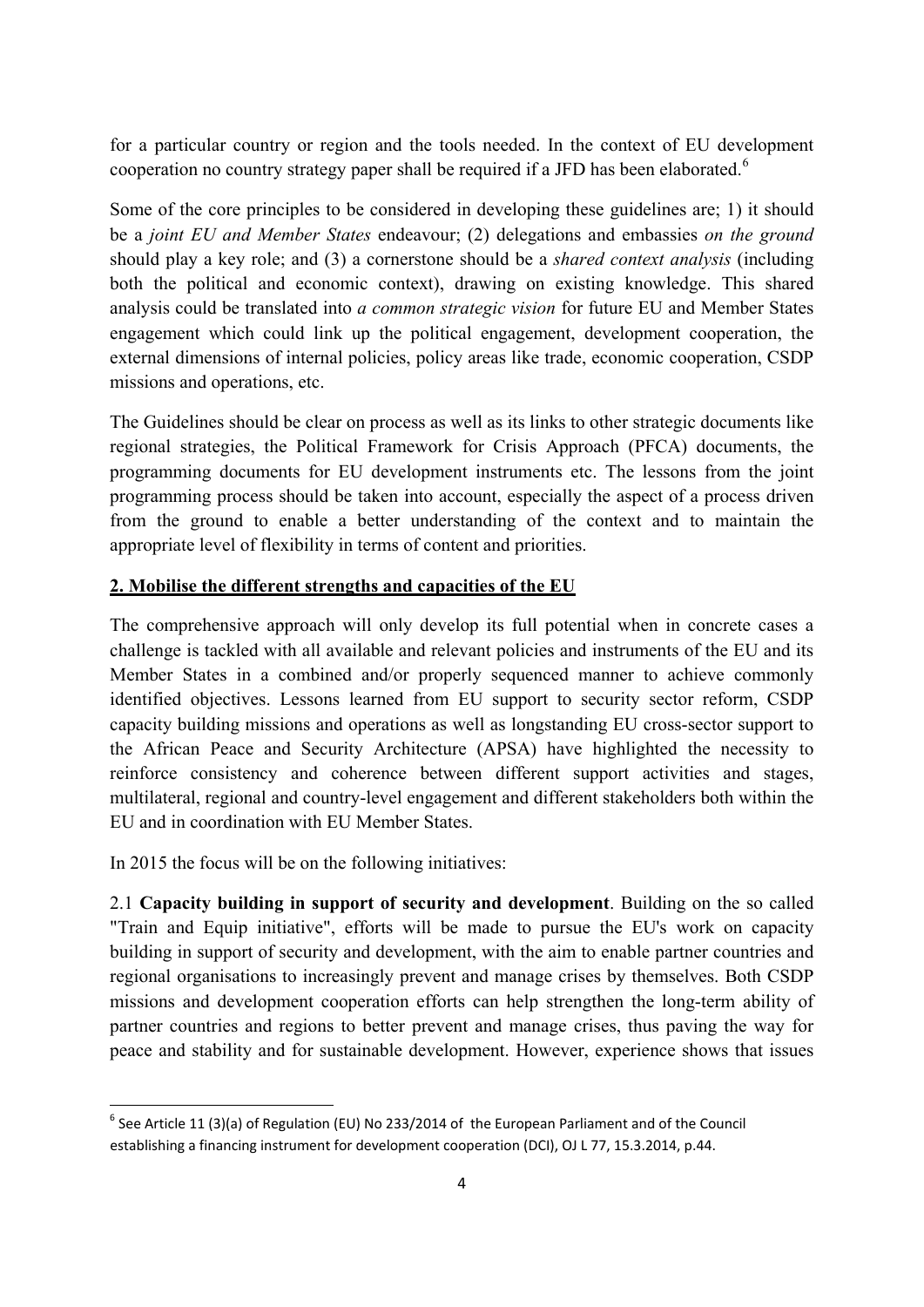relating to the provision and funding of training and equipment sometimes remain a challenge for the EU's support efforts.

During 2015, in the run-up to the June 2015 European Council, the HR and the Commission will therefore present a joint Communication on possible strands for further discussion with EU Member States, taking into account recent case studies in Mali and Somalia.

2.2 **Transition**. Another concrete case is being discussed under the heading "transition": this is about the need for earlier and more coordinated planning between EEAS and Commission services as well as with EU Member States to enable the smooth transition from one form of EU engagement (CSDP, Member States bilateral or multilateral engagement, the UN, etc.) to another (e.g. development cooperation, Member States bilateral or multilateral engagement, the UN, etc.). Transition strategies are a key part of planning new missions or reviewing existing missions. Collaborative planning of transition strategies between the EEAS and Commission services, EU Member States, or host authorities (depending on the transition options being considered) is instrumental to successful implementation. Transition strategies should cover the whole spectrum of strategic planning, operational planning, conduct and follow up to enable all elements in the process to be strengthened. **Approaches will be elaborated to guide on-going and up-coming transitions to/from CSDP missions**, in full consistency with the rules and regulations governing the external action financial instruments.

2.3 **Rapid deployment**. Proactive and effective ways to draw on different strengths and capacities of EU institutions and Member States are needed to enable the EU to respond and deliver in crisis situations and/or to prevent conflict. Ad hoc and innovative solutions have been developed to draw capacities and resources across Member States and the EU e.g. in the case of Libya. On the basis of this experience **new methods will be developed for rapid deployment of joint (EEAS, Commission services, Member States) field missions and/or staff to reinforce EU Delegations.**

## **3. Cases**

The country cases should bring forward different aspects of the comprehensive approach and include countries both with and without CSDP presence as well as places where joint efforts like joint programming are already taking place. In addition the Early Warning System is identifying countries at risk of conflict that merit close monitoring and a comprehensive EU preventive response. It could be considered to make use of the occasion of the 6-monthly EU Conflict Early Warning System process to identify a limited number of additional priority countries for this Action Plan.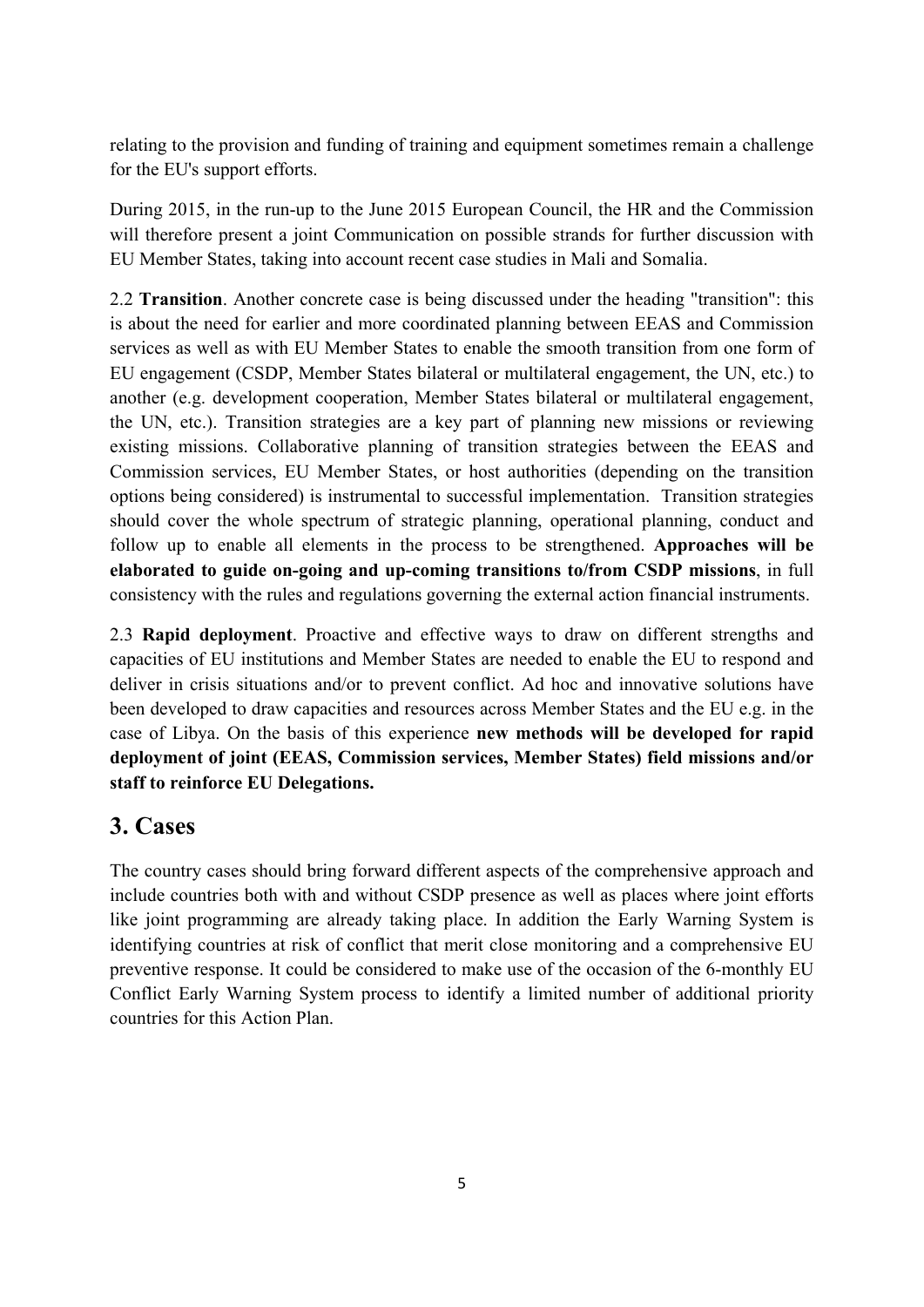#### **Sahel – Regional Action Plan**

The Council<sup>[7](#page-6-0)</sup> in 2011 adopted the Strategy for Security and Development in the Sahel covering Mali, Mauritania and Niger in response to challenges of extreme poverty and fragile governance situation in the Sahel. The Strategy was revised in 2013 and presented to the Foreign Affairs Council in March 2014. The Council decided to extend the implementation of the Strategy to Burkina Faso and Chad, and invited the EEAS, the EU Special Representative for the Sahel and the Commission to develop a new Regional Action Plan  $(RAP)^8$  $(RAP)^8$  covering the next steps of the implementation of the 2011 Sahel Strategy. The RAP is in the process of adoption and focuses on four domains that will be reinforced:

- Preventing and countering radicalisation;
- Creating appropriate conditions for the youth;
- Migration and mobility;
- Border management and fight against illicit trafficking and transnational organised crime.

The RAP is an important example of the EU's engagement with all its instruments in a region challenged both by poverty, fragility and security threats.

In addition, the RAP specifically seeks to mobilise and align all available EU instruments, including in coordination with actions undertaken by Member States.

As part of this Action Plan, the RAP will integrate and foresee specific measures which will offer opportunities for EU and Member States to show commitment to the implementation of the Comprehensive Approach including through sharing analysis, developing strategic vision and working on conflict prevention but also through providing practical examples on how to better link internal and external action (combating terrorism and organised crime and better manage migration).

### **Central America – Caribbean Regional Strategy on Citizen Security**

On 30 July 2014, the Council endorsed the Strategy on Citizen Security in Central and the Caribbean, drawing on the Joint Communication of the Commission and the HR "Elements for an EU strategy on public security in Central America and the Caribbean"<sup>[9](#page-6-2)</sup>. The Joint Communication constitutes a major step towards a comprehensive and coordinated EU contribution to tackle the serious security challenges of regions exposed to high homicide

**.** 

<span id="page-6-0"></span> $7$  Foreign Affairs Council meeting, Brussels, 21 March 2011

<span id="page-6-1"></span> $8$  SWD (2015) 61 final

<span id="page-6-2"></span><sup>9</sup> JOIN (2014) 21 final/2; 10108/1/14 REV1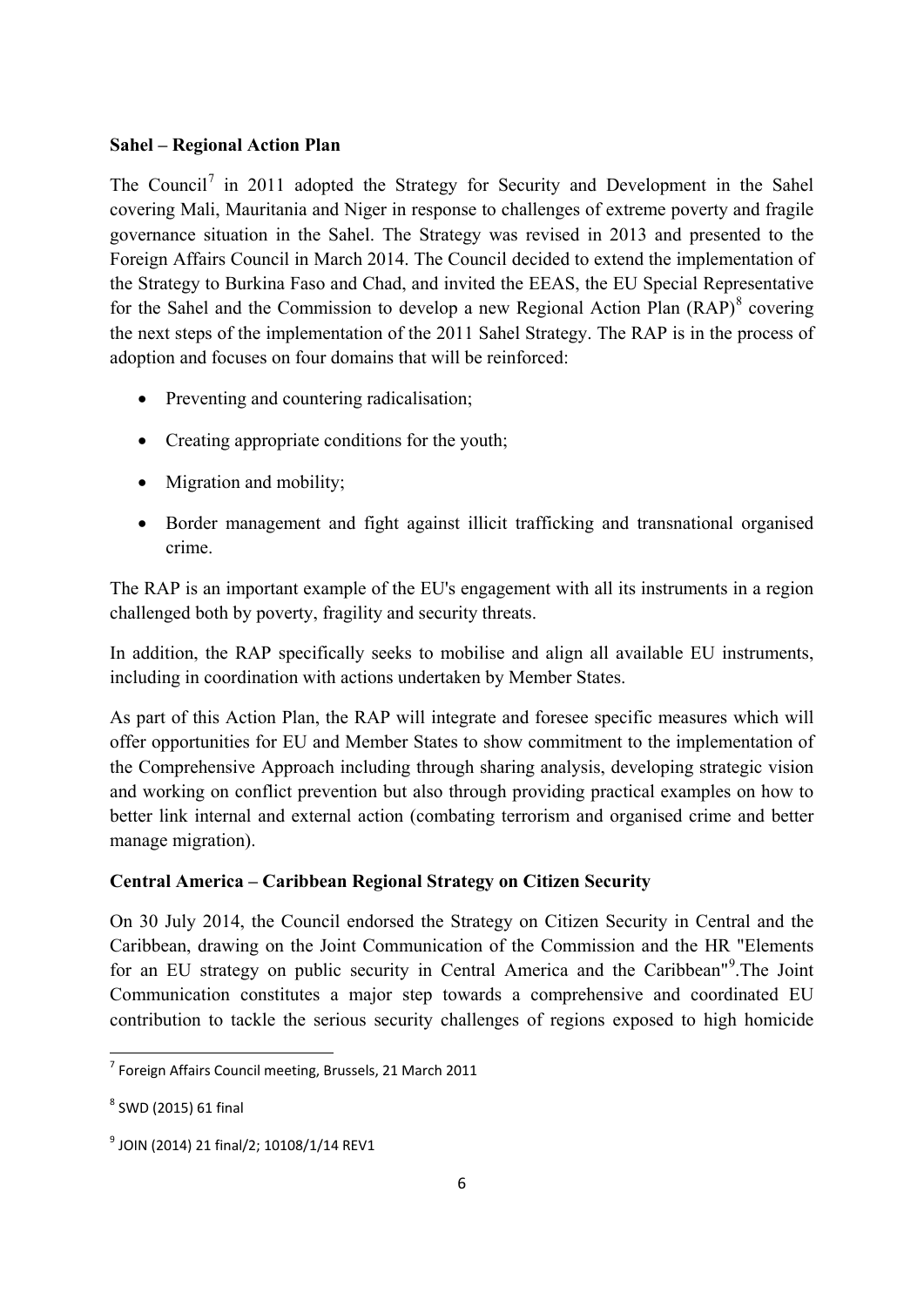rates and to the activities of transnational criminal organisations. The Joint Communication in particular sets out the guiding principles and objectives for EU engagement in the area of citizen security. While underlining the EU's support for existing frameworks such as the Central American Security Strategy (ESCA) and the Caribbean Security Strategy it puts forward three main objectives:

- Develop further a shared citizen security agenda with the region;
- Strengthen the ability of governments to deliver quality public services;
- Foster regional and international cooperation on operational activities in order to fight insecurity in Central America and the Caribbean.

The Council invited the HR and the Commission to prepare an action plan with the involvement of EU Member States and partner countries in Central America and the Caribbean. The action plan shall be presented to the EU-CELAC Summit in June 2015.

### **Afghanistan**

Since the international intervention in 2001, the EU and its Member States have been substantially contributing to a huge effort of state-building, long-term development and counter-insurgency (accounting for about 20-25% of the international community's financial and military efforts). Counter-insurgency has been dominating the dynamics of the political, economic and security transition which have been laid down in the international conferences of Bonn, Chicago and Tokyo in 2011-12 and the London Conference in 2014. In view of the current draw-down of the International Security Assistance Force (ISAF), the follow-on Resolute Support Mission and a possible complete military draw-down by the end of 2016, the political focus is now on the reform agenda of the new administration: security, governance, rule of law and economic reforms leading to a higher degree of sustainability are key objectives of the new National Unity Government.

In June 2014, the EU and Member States re-iterated their long term commitment in a new Joint Communication - elements for an EU Strategy in Afghanistan  $2014-16^{10}$  $2014-16^{10}$  $2014-16^{10}$  replacing the 2009 Action Plan. This EU Strategy is a concrete example of a comprehensive EU approach, which includes shared EU and Member States analysis, vision, objectives, as well as specific sector initiatives supported by EU and Member States (currently 80% Member States funding; 20% EU funding). It comprises key EU elements such as an indicative amount under the Development Cooperation Instrument of EUR 1.4 billion in the Multiannual Indicative Programme (DCI MIP) (2014-2020); electoral assistance; a double-hatted<sup>[11](#page-7-1)</sup> EU Special Representative (EUSR) who ensures internal EU coordination, coordination with Member

<span id="page-7-0"></span> $10$  JOIN(2014) 17 final **.** 

<span id="page-7-1"></span> $11$  The EUSR is also Head of the EU Delegation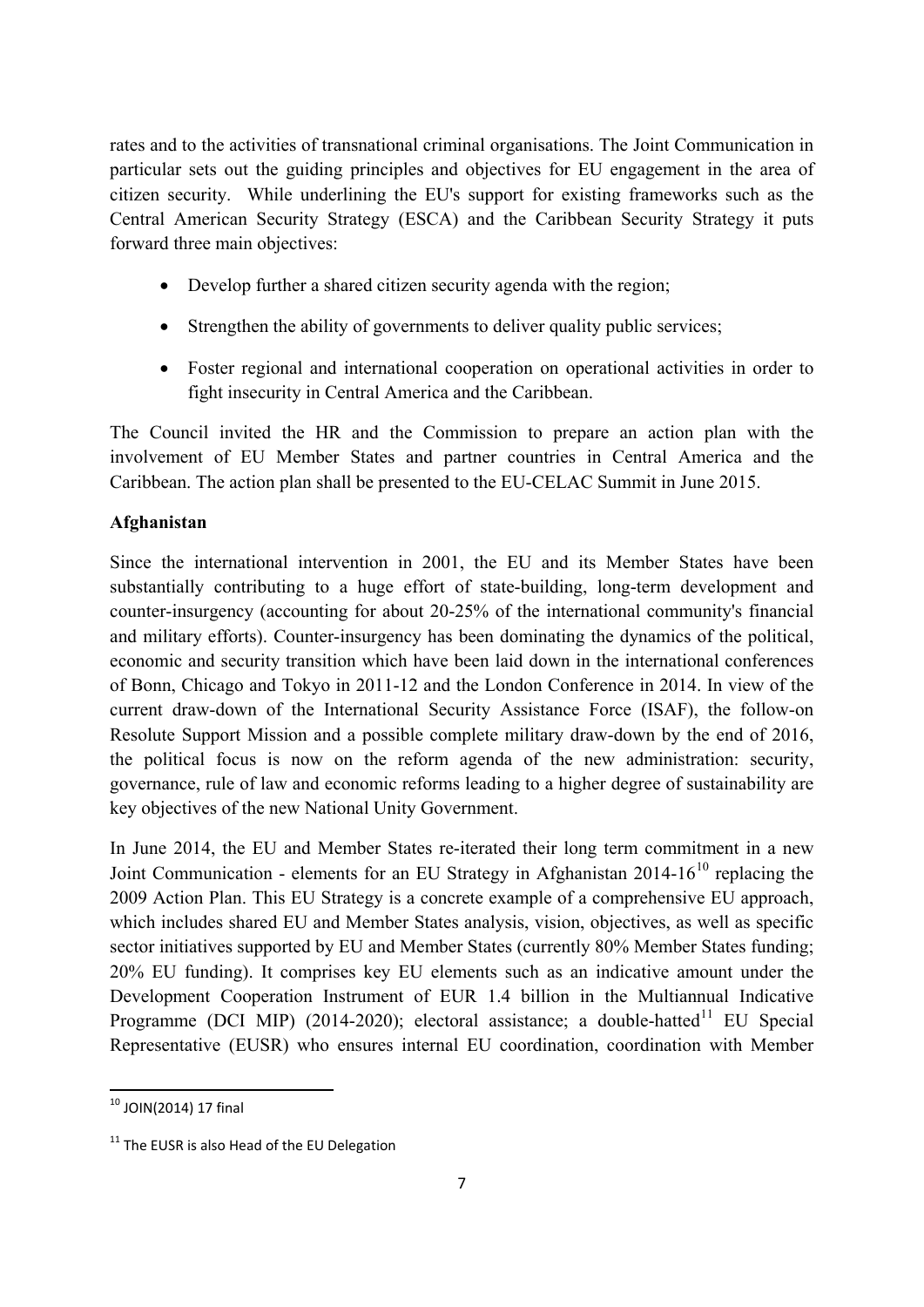States in Kabul and cooperation with other members of the international community; and EUPOL Afghanistan until the end of 2016. The EU also continues to provide substantial humanitarian aid.

In terms of concrete actions in 2015, and besides a comprehensive progress report on the (sub-) objectives identified in the EU-Strategy, the following is envisaged

- sufficient progress in the public financial management allowing for more efficient onbudget contributions, notably through the Law and Order Trust Fund (or its successor arrangement) and the Afghanistan Reconstruction Trust Fund, and a more programmatic approach for capacity building of Afghan key ministries such as the Ministry of Interior and the Ministry of Justice, including capacity building for civilian policing;
- a successful transition when drawing down EUPOL's activities related to enhancing police-justice linkages, including through the reinforcement of the EUSR team which should build on EUPOL's achievements;
- a refreshed framework for mutual accountability, including benchmarks for electoral reforms and possibly a common assessment mechanism for the future use of incentive tranches in EU and Member States funding;.
- principled humanitarian assistance continuing to play a key role for Afghans affected by conflict and natural disasters.

### **Somalia**

**.** 

The international community, in cooperation with the Federal Government of Somalia, adopted in 2013 the Somali Compact to define priority interventions in five focus areas for 2014-2016. The EU works through this framework for its development cooperation and is engaged with three CSDP missions<sup>[12](#page-8-0)</sup>, development and principled humanitarian aid, and coordinated diplomatic actions. The office of the EUSR for the Horn of Africa enhances the coherence, impact and visibility of the EU regional approach. Somalia presents a great case for implementing the comprehensive approach, advocated already in 2011 in the Horn of Africa Strategic Framework<sup>[13](#page-8-1)</sup>.

<span id="page-8-0"></span> $12$  COUNCIL DECISION (CFSP) 2015/441 of 16 March 2015 amending and extending Decision 2010/96/CFSP on a European Union military mission to contribute to the training of Somali security forces. COUNCIL DECISION 2014/827/CFSP of 21 November 2014 amending Joint Action 2008/851/CFSP on a European Union military operation to contribute to the deterrence, prevention and repression of acts of piracy and armed robbery off the Somali coast. COUNCIL DECISION 2014/485/CFSP of 22 July 2014 amending Decision 2012/389/CFSP on the European Union Mission on Regional Maritime Capacity Building in the Horn of Africa (EUCAP NESTOR)

<span id="page-8-1"></span><sup>13</sup> Council Conclusions 14 November 2011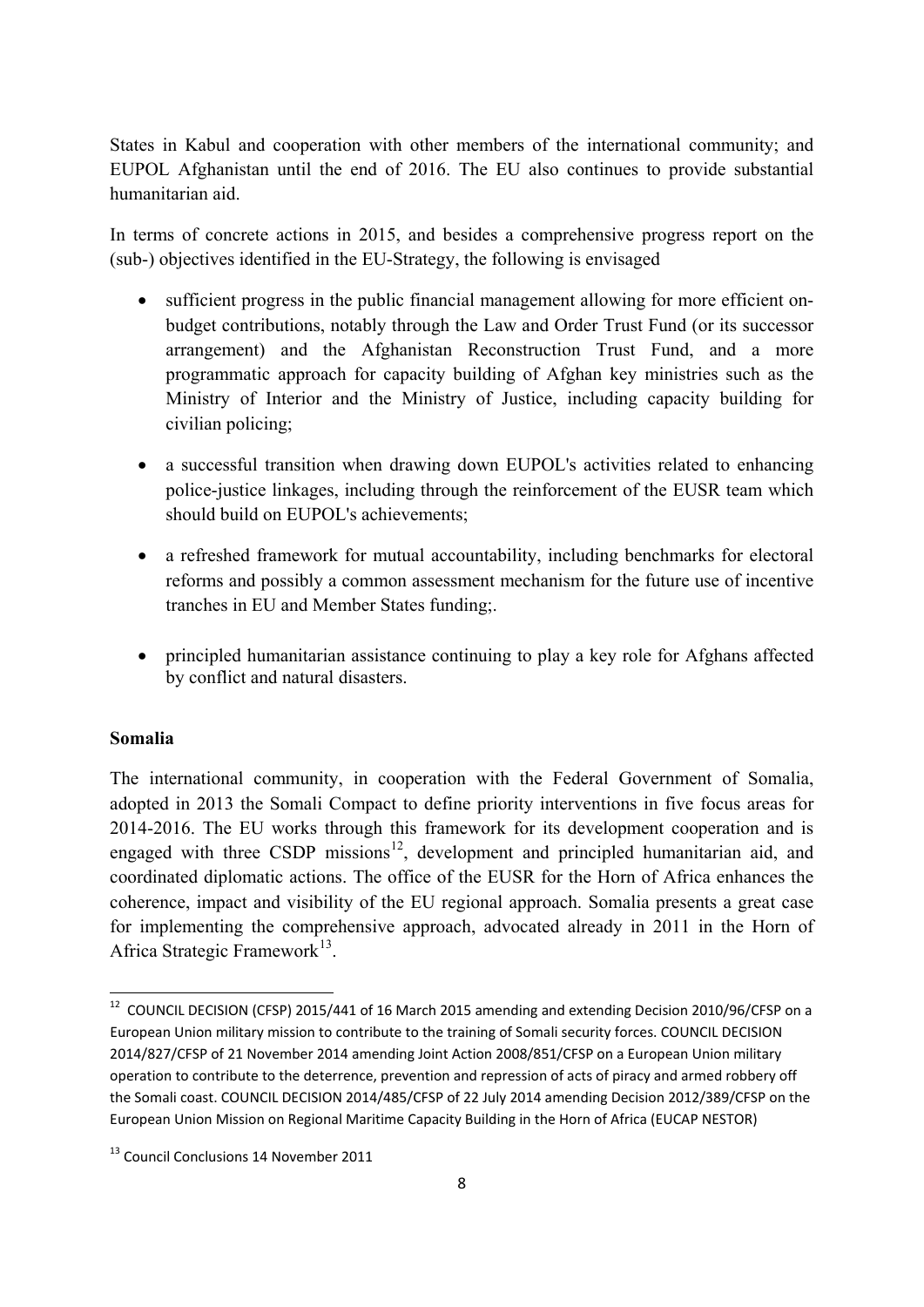The following three initiatives are proposed:

- Develop shared analysis relating to enhancing joint conflict analysis between various EU actors and Member States leading to a better common understanding and situational awareness on the ground.
- Launch the process of defining a common EU strategic vision possible alignment of previously existing strategic documents to the Somali Compact (2013) and creation of a strategic vision linking-up EU and Member States instruments and policies.
- Mobilise the different strengths and capacities of the EU ad-hoc thematic support to conceptualisation, identification and formulation of new interventions. In addition, the future use of the EU compound in Mogadishu and the work on **Capacity building in support of security and development**.
- Continued engagement with the African Union (AU) with focus on a) increased efforts to have better cohesion in the political arena notably as regards AMISOM/the AU's messaging and role, through involving them in political coordination meetings (including also the UN, Intergovernmental Authority on Development (IGAD)) and b) continued support for IGAD's mediation involvement regarding the creation of interim regional administrations as the building blocks of a federal Somalia. The regional states are to play a key role in the integration of regional forces where IGAD can usefully expand its mediating and advisory role in relation to the Federal Government of Somalia and other partners such as AMISOM.

### **4. Implementation and reporting**

The Action Plan will be implemented by the EEAS and the responsible Commission services in coordination with Member States and in especially with regard to the country and regional cases the delegations and Member States' embassies will play a key role.

The Council will be informed on the implementation of the Action Plan by an oral briefing in mid-2015 and a report in the first quarter of 2016.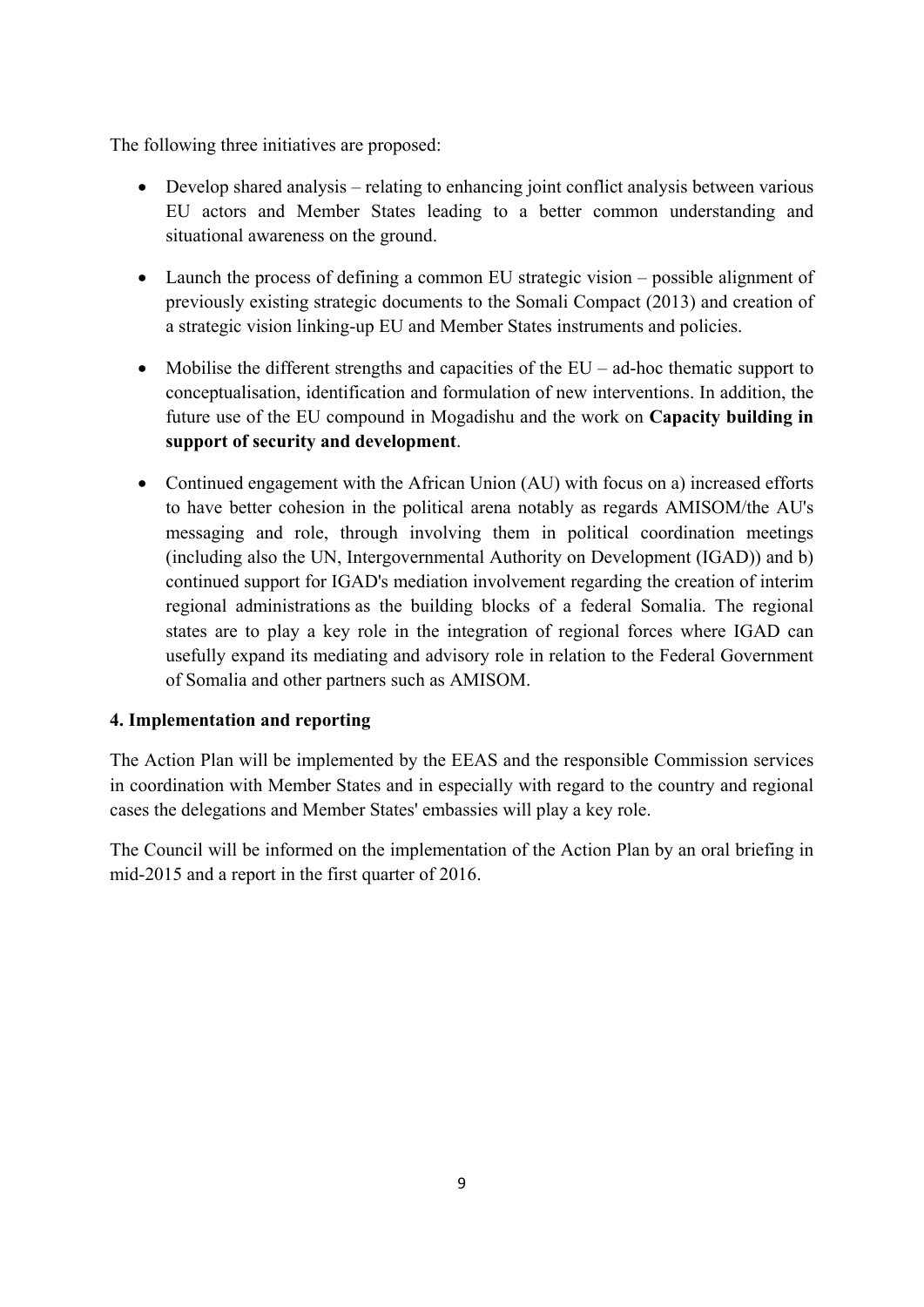## **For information - this annex provides a non-exhaustive overview of other initiatives under the policy framework of the Comprehensive Approach**

| State of play                                                                                                                                                                | Action                                                                                                                                                                                       |  |  |  |
|------------------------------------------------------------------------------------------------------------------------------------------------------------------------------|----------------------------------------------------------------------------------------------------------------------------------------------------------------------------------------------|--|--|--|
| 1. Joint Analysis, Options and Strategic Vision                                                                                                                              |                                                                                                                                                                                              |  |  |  |
| Crisis Management Procedures endorsed June 2013                                                                                                                              | 1.1 The PFCA of the Crisis Management Procedures is applied<br>systematically and draws together subject matter experts from across the<br>EEAS and Commission services (including EU DELs). |  |  |  |
| Joint EEAS-Commission Guidance on the use of<br>conflict analysis in support of EU external action,<br>delivered 10/2013 (since then applied in more than<br>$10$ cases).    | 1.2 Conduct conflict analyses for selected countries, with Member States<br>and external partners where appropriate                                                                          |  |  |  |
| Joint EEAS-Commission Guidance on addressing<br>conflict prevention, peace-building and security<br>issues under EU cooperation instruments Guidelines,<br>delivered 10/2013 |                                                                                                                                                                                              |  |  |  |
| Joint Programming by EU and Member States for<br>development cooperation                                                                                                     | 1.3 Joint Programming to be taken forward in potentially up to 50<br>countries; key elements are in-country led processes for joint analysis and<br>joint strategic responses                |  |  |  |
| 2. Sharing information                                                                                                                                                       |                                                                                                                                                                                              |  |  |  |
| The EU Situation Room is constantly sharing its<br>monitoring products and alerts with Member States                                                                         | 2.1 Enhancing the cooperation via existing mechanism (such as IPCR web<br>platform) which is linking up the various situational awareness and                                                |  |  |  |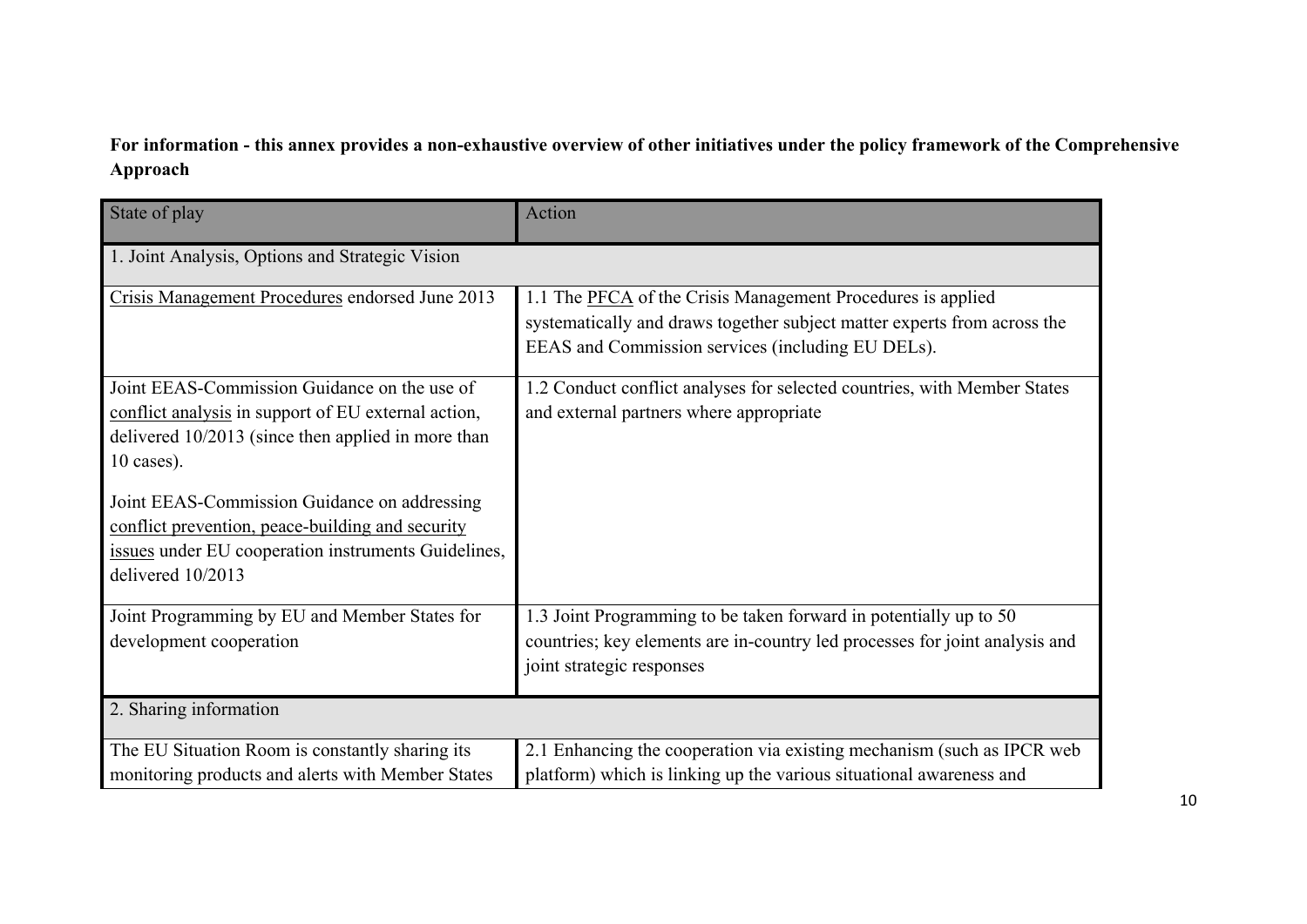| State of play                                                                                                                                                                                                                                                                                                                                            | Action                                                                                                                                                                                                                                                                                                                                                                                                                               |  |  |  |
|----------------------------------------------------------------------------------------------------------------------------------------------------------------------------------------------------------------------------------------------------------------------------------------------------------------------------------------------------------|--------------------------------------------------------------------------------------------------------------------------------------------------------------------------------------------------------------------------------------------------------------------------------------------------------------------------------------------------------------------------------------------------------------------------------------|--|--|--|
| Member States crisis centres and permanent<br>representations as well as EU institutions, agencies<br>and CFSP / CSDP missions. In 2014 the EU<br>Situation Room has posted more than 650 its<br>monitoring products in IPCR (Integrated Political<br>Crisis Response) web platform which is accessible to<br>Member States crisis rooms and structures. | emergency management centres of the Union (Emergency Response<br>Coordination Centre and the EU Situation Room (EU SitRoom) and<br>Member States, as well as EU agencies; further developing practices of<br>exchanging situational reports between above mentioned interlocutors and<br>of connecting via regular telephone or videoconferences in crisis situations;<br>to that end, organising common events and joint trainings. |  |  |  |
| The exchange of security and military intelligence<br>between Member States and EU institutions has<br>improved considerably in recent years. New and<br>effective ways to exchange intelligence, information<br>and experience have been developed including joint<br>seminars, workshops and monthly briefs.                                           | 2.2 Facilitate access by EU institutions/services to information and<br>intelligence including from Member States.                                                                                                                                                                                                                                                                                                                   |  |  |  |
| 3. Conflict Prevention                                                                                                                                                                                                                                                                                                                                   |                                                                                                                                                                                                                                                                                                                                                                                                                                      |  |  |  |
| Early Warning System trial global roll out presented<br>in the Council September 2014 and with six-monthly<br>updates foreseen.                                                                                                                                                                                                                          | 3.1 Global roll out of the Early warning system.<br>Prepare Staff Working Document setting out roles and responsibilities for<br>the implementation of the EWS.                                                                                                                                                                                                                                                                      |  |  |  |
| 4. Mobilise EU – proactive EU policy response                                                                                                                                                                                                                                                                                                            |                                                                                                                                                                                                                                                                                                                                                                                                                                      |  |  |  |
| The Crisis Platforms chaired by HR (or ESG)                                                                                                                                                                                                                                                                                                              | 4.1 Crisis Platforms, format gathering all services from EEAS and                                                                                                                                                                                                                                                                                                                                                                    |  |  |  |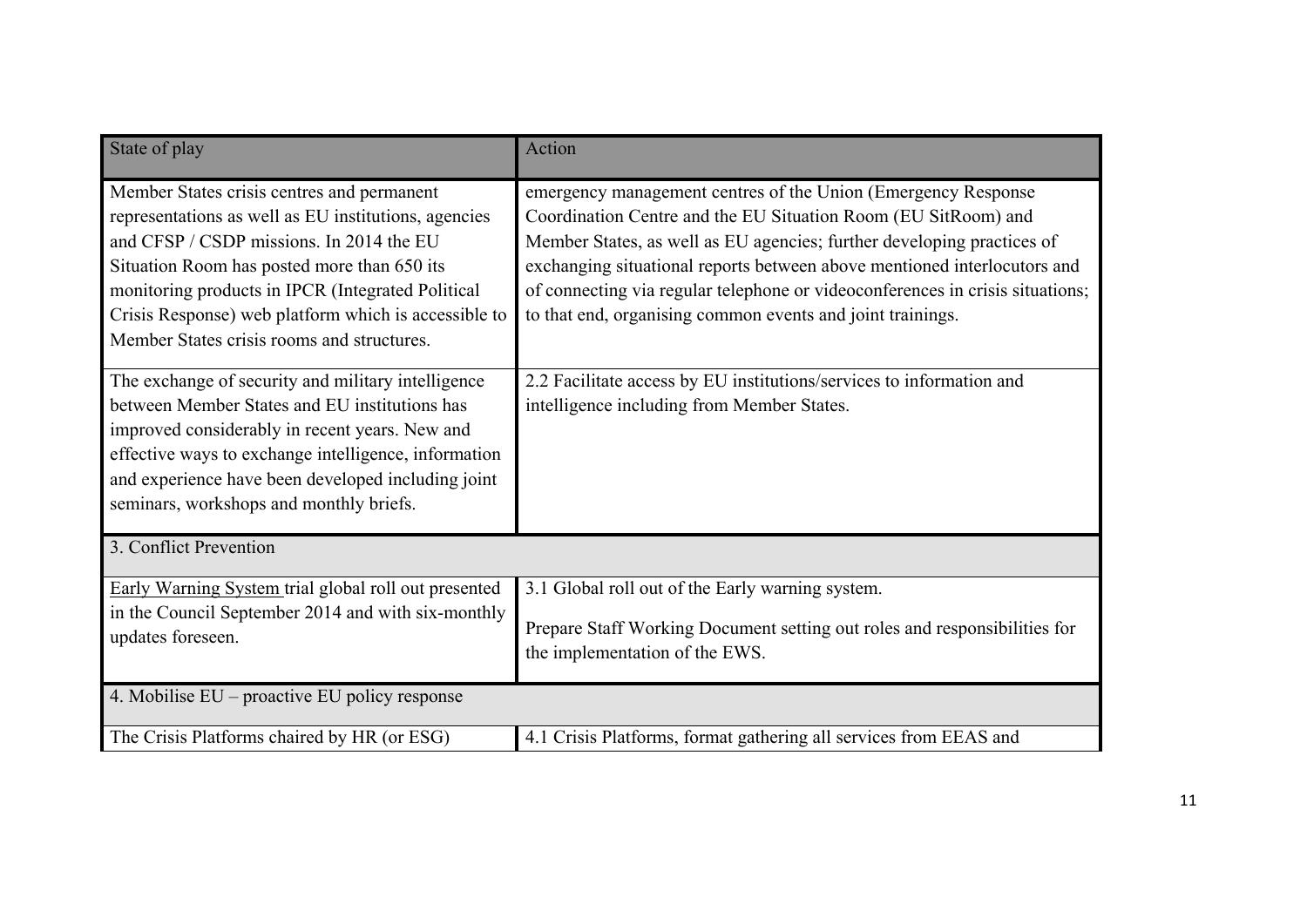| State of play                                                                                                                                                                                                                                                                                                                                                                                                                                                                                           | Action                                                                                                                                                                                                                                                                                      |  |  |  |
|---------------------------------------------------------------------------------------------------------------------------------------------------------------------------------------------------------------------------------------------------------------------------------------------------------------------------------------------------------------------------------------------------------------------------------------------------------------------------------------------------------|---------------------------------------------------------------------------------------------------------------------------------------------------------------------------------------------------------------------------------------------------------------------------------------------|--|--|--|
| organised as needed.                                                                                                                                                                                                                                                                                                                                                                                                                                                                                    | Commission working on given crises to be used in a systematic way.                                                                                                                                                                                                                          |  |  |  |
| 5. Linking policies and internal and external action                                                                                                                                                                                                                                                                                                                                                                                                                                                    |                                                                                                                                                                                                                                                                                             |  |  |  |
| Support EU energy security policy by means of EU<br>foreign policy                                                                                                                                                                                                                                                                                                                                                                                                                                      | 5.1 Develop a comprehensive approach, including priorities, measures and<br>initiatives, to support the implementation of the European Energy Security<br>Strategy of May 2014 and the Energy Union Strategy of 25 February 2015<br>which include both internal and external measures       |  |  |  |
| Strengthen the linkages between the internal and the<br>external dimension of migration policy                                                                                                                                                                                                                                                                                                                                                                                                          | 5.2 Identify actions and priorities to implement in a comprehensive manner<br>the actions requested by the European Council in its June 2014 Strategic<br>Guidelines; taking also into account the October 2014 Council Conclusions<br>on "Taking action to better manage migratory flows". |  |  |  |
| 6. Make better use of EU Delegations                                                                                                                                                                                                                                                                                                                                                                                                                                                                    |                                                                                                                                                                                                                                                                                             |  |  |  |
| Existing offer of training on e.g. conflict analysis,<br>mediation and dialogue. In selected cases, targeted<br>training, coaching or workshops have been offered in<br>country / region (e.g. countering violent extremism).<br>Where needed short term external expertise can be<br>mobilised by EEAS and Commission (e.g. on peace<br>process). On case by case basis, Member States have<br>provided Delegations with SNEs to address specific<br>thematic expertise needed (e.g. security / SSR or | 6.1 Ensure an appropriate breadth of expertise in Delegations and<br>Embassies on security issues (including Security Sector Reform), conflict<br>prevention, conflict analysis and conflict sensitivity, dialogue and<br>mediation.                                                        |  |  |  |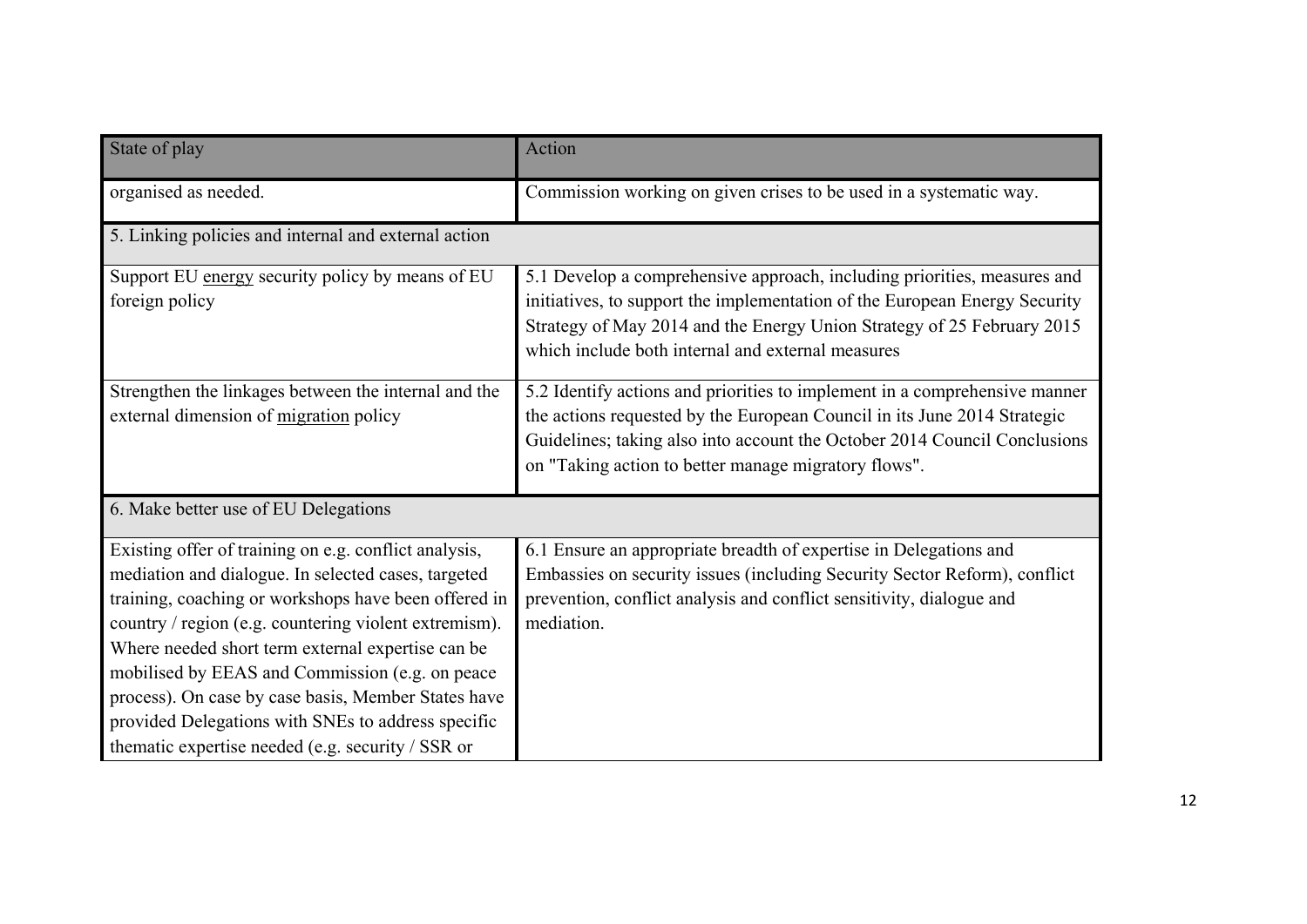| State of play                                                                                                                                                                                                                                                                                                                                                                                                      | Action                                                                                                                                                                                                                                                                                                                                                                                                                                                                                                                                                                                                                                                                                                                                                                     |  |
|--------------------------------------------------------------------------------------------------------------------------------------------------------------------------------------------------------------------------------------------------------------------------------------------------------------------------------------------------------------------------------------------------------------------|----------------------------------------------------------------------------------------------------------------------------------------------------------------------------------------------------------------------------------------------------------------------------------------------------------------------------------------------------------------------------------------------------------------------------------------------------------------------------------------------------------------------------------------------------------------------------------------------------------------------------------------------------------------------------------------------------------------------------------------------------------------------------|--|
| conflict advisers).                                                                                                                                                                                                                                                                                                                                                                                                |                                                                                                                                                                                                                                                                                                                                                                                                                                                                                                                                                                                                                                                                                                                                                                            |  |
| In several cases it has been possible to co-locate<br>CSDP Missions' staff with EU Delegations, for<br>example, EUCAP Nestor in Tanzania and EULEX<br>Kosovo in Belgrade, and vice versa - EU Delegation<br>staff in CSDP mission premises like in Afghanistan.<br>Efforts are continuously being made to seek better<br>operational synergies and to seek ways to co-locate<br>CSDP missions with EU Delegations. | 6.2 If appropriate, enable the co-location of EU actors in EU Delegations to<br>build operational synergies.                                                                                                                                                                                                                                                                                                                                                                                                                                                                                                                                                                                                                                                               |  |
| 7. Work in partnerships                                                                                                                                                                                                                                                                                                                                                                                            |                                                                                                                                                                                                                                                                                                                                                                                                                                                                                                                                                                                                                                                                                                                                                                            |  |
| EU has an extended collaboration with the UN as<br>well as with a large number of international NGOs,<br>think-tanks etc. a case in point in the on-going work<br>with the UN on Preventing Conflict – From Analysis<br>to Action.                                                                                                                                                                                 | 7.1 Engage more closely with the UN and other international organisations,<br>major international NGOs, civil society, think-tanks, academia and public<br>and private actors.<br>7.2 The EU will engage in the 2015 Review of the UN Peacebuilding<br>Architecture, encouraging broader assessment of the Peacebuilding<br>Architecture within the UN system and beyond in order to strengthen the<br>performance and impact of the PBA. The EU will seek synergies of this<br>review with the UN Secretary General's review of peace operations, the<br>review of Security Council Resolution 1325 on Women, Peace and<br>Security and subsequent resolutions; and the Post-2015 development<br>agenda in order to ensure coherence in the UN's actions, as well as with |  |